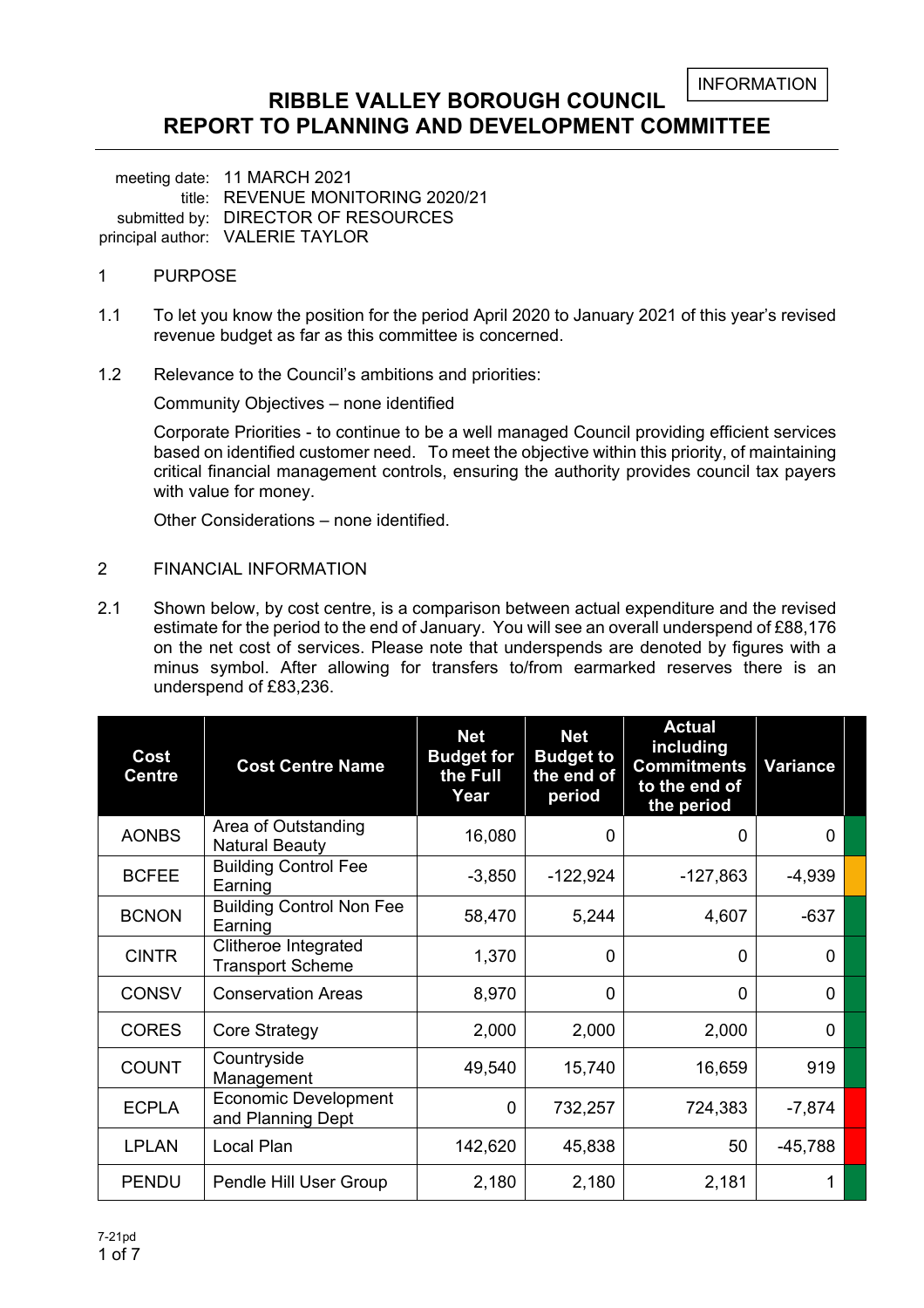| Cost<br><b>Centre</b> | <b>Cost Centre Name</b>                         | <b>Net</b><br><b>Budget for</b><br>the Full<br>Year | <b>Net</b><br><b>Budget to</b><br>the end of<br>period | <b>Actual</b><br>including<br><b>Commitments</b><br>to the end of<br>the period | <b>Variance</b> |  |
|-----------------------|-------------------------------------------------|-----------------------------------------------------|--------------------------------------------------------|---------------------------------------------------------------------------------|-----------------|--|
| <b>PLANG</b>          | <b>Planning Control &amp;</b><br>Enforcement    | 55,440                                              | $-376,415$                                             | $-402,166$                                                                      | $-25,751$       |  |
| <b>PLANP</b>          | <b>Planning Policy</b>                          | 99,180                                              | 900                                                    | $-3,000$                                                                        | $-3,900$        |  |
| <b>PLSUB</b>          | <b>Grants &amp; Subscriptions -</b><br>Planning | 10,580                                              | 10,580                                                 | 10,375                                                                          | $-205$          |  |
| <b>PRIML</b>          | Primrose Lodge                                  | $-48,670$                                           | $-48,670$                                              | $-48,672$                                                                       | $-2$            |  |
|                       | <b>Net Cost of Services</b>                     | 393,910                                             | 266,730                                                | 178,554                                                                         | $-88,176$       |  |

| <b>Transfers to/from Earmarked Reserves</b>                       |          |          |          |           |  |  |  |  |  |
|-------------------------------------------------------------------|----------|----------|----------|-----------|--|--|--|--|--|
| <b>Planning Reserve (CORES)</b>                                   | $-2,000$ | $-2,000$ | $-2,000$ |           |  |  |  |  |  |
| Capital Reserve (PLANG)                                           | 2,500    | 2,500    | 2,500    |           |  |  |  |  |  |
| Capital Reserve (PRIML)                                           | 48,670   | 48,670   | 48,672   |           |  |  |  |  |  |
| <b>Building Regulation Reserve (BCFEE)</b>                        | 3,850    | 122,924  | 127,863  | 4,939     |  |  |  |  |  |
| Pendle Hill User Reserve (PENDU)                                  | $-2,180$ | $-2,180$ | $-2,181$ | -1        |  |  |  |  |  |
| <b>Business Rates Growth Reserve</b>                              | $-1,990$ | $-1,990$ | $-1,990$ | 0         |  |  |  |  |  |
| <b>Total after Transfers to/from</b><br><b>Earmarked Reserves</b> | 442,760  | 434,654  | 351,418  | $-83,236$ |  |  |  |  |  |

2.2 The variations between budget and actuals have been split into groups of red, amber and green variance. The red variances highlight specific areas of high concern, for which budget holders are required to have an action plan. Amber variances are potential areas of high concern and green variances are areas, which currently do not present any significant concern.

| <b>Key to Variance shading</b>             |   |  |  |  |  |  |
|--------------------------------------------|---|--|--|--|--|--|
| Variance of more than £5,000 (Red)         |   |  |  |  |  |  |
| Variance between £2,000 and £4,999 (Amber) |   |  |  |  |  |  |
| Variance less than £2,000 (Green)          | G |  |  |  |  |  |

- 2.3 We have then extracted the main variations for the items included in the red shaded cost centres and shown them with the budget holder's comments and agreed action plans, in Annex 1.
- 2.4 The main variations for items included in the amber shaded cost centres are shown with budget holders' comments at Annex 2.
- 2.5 In summary the main areas of variances that are **unlikely** to rectify themselves by the end of the financial year are shown below: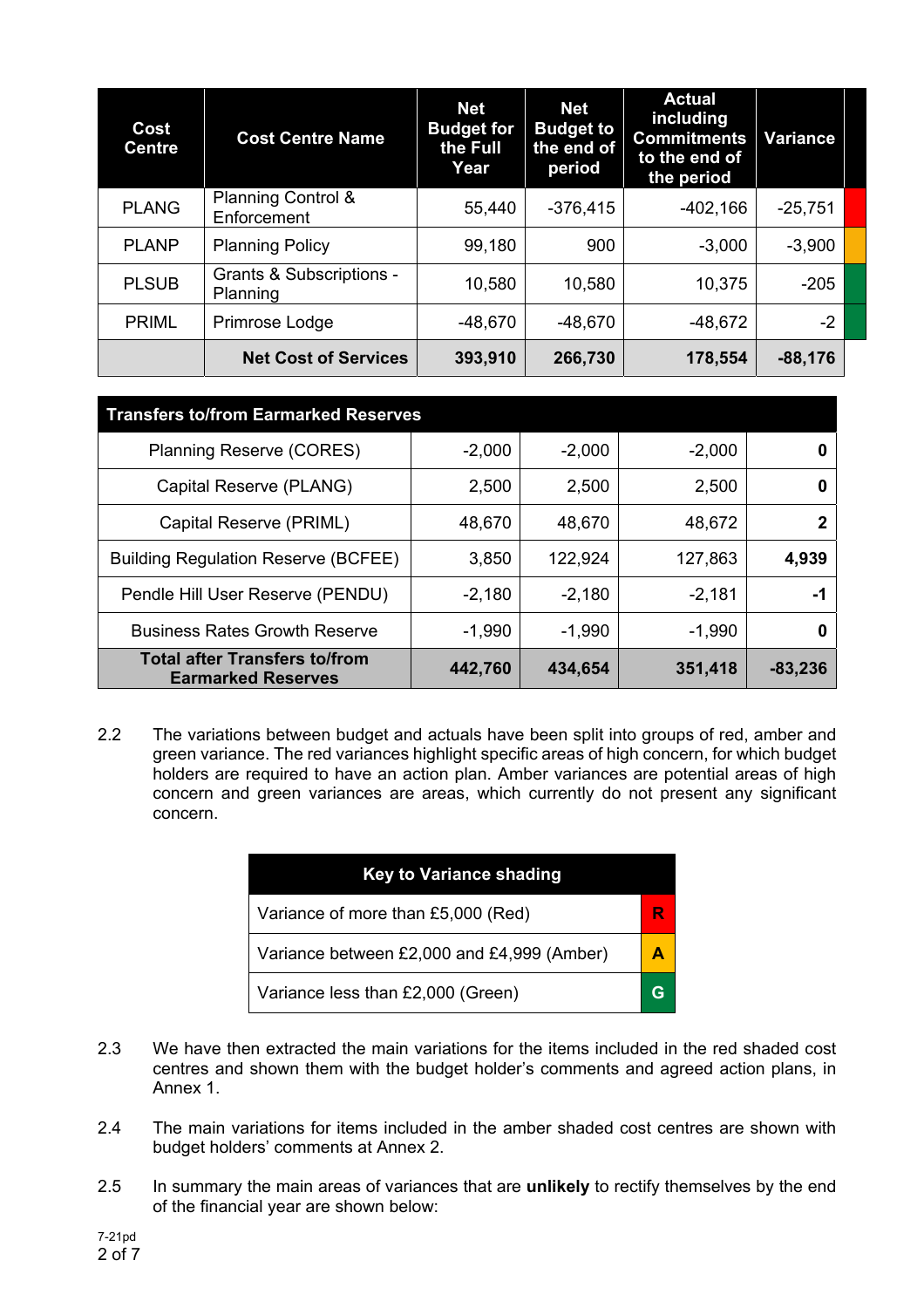| <b>Description</b>                                                                                                                                                                                                                                                                                                                                                                                                                                                                                                                                                                                                                                                                                                                                                                                                                                                                                                                                                                                                                                                           |                                                                                                                                                                                                                                    |       |       |       |  |           |  |  |  |  |
|------------------------------------------------------------------------------------------------------------------------------------------------------------------------------------------------------------------------------------------------------------------------------------------------------------------------------------------------------------------------------------------------------------------------------------------------------------------------------------------------------------------------------------------------------------------------------------------------------------------------------------------------------------------------------------------------------------------------------------------------------------------------------------------------------------------------------------------------------------------------------------------------------------------------------------------------------------------------------------------------------------------------------------------------------------------------------|------------------------------------------------------------------------------------------------------------------------------------------------------------------------------------------------------------------------------------|-------|-------|-------|--|-----------|--|--|--|--|
| <b>LPLAN - Local Plan</b><br>The three-year local plan budget of £300k (excluding internal recharges)<br>was approved by Planning and Development Committee in January 2020,<br>with the budget allocated to the financial years during which expenditure on<br>work to progress the plan was expected to take place.<br>The programme has been held up in the current year as a result of the<br>pandemic introducing significant concerns around the ability to secure<br>reliable evidence and to avoid having to revisit work with consultants. The<br>uncertainties introduced by the publication of the White Paper have also<br>meant the programme has been put on hold to allow the impact of the<br>government's proposals to be clarified in the light of their consultation. This<br>was to avoid the need to change approaches and abortive expenditure.                                                                                                                                                                                                        |                                                                                                                                                                                                                                    |       |       |       |  |           |  |  |  |  |
| <b>Budget Originally</b><br>Approved January                                                                                                                                                                                                                                                                                                                                                                                                                                                                                                                                                                                                                                                                                                                                                                                                                                                                                                                                                                                                                                 | Work to progress the plan was therefore reprogrammed at revised estimate,<br>and budgets were reprofiled across the financial years as follows:<br>2020/21<br><b>TOTAL</b><br>2021/22<br>2022/23<br>£190k<br>£108k<br>£2k<br>£300k |       |       |       |  |           |  |  |  |  |
| 2020<br><b>Reprofiled Budget</b><br>at Revised<br><b>Estimate</b>                                                                                                                                                                                                                                                                                                                                                                                                                                                                                                                                                                                                                                                                                                                                                                                                                                                                                                                                                                                                            | £55k                                                                                                                                                                                                                               | £140k | £105k | £300k |  | $-45,788$ |  |  |  |  |
| It had been anticipated that legal advice would be sought; However, this has<br>been held back as a result of the offer of PAS Consultancy support to<br>provide advice on the programme.<br>The meeting with consultants has only recently been undertaken due to the<br>consultant's availability, proposed consultation was deferred to coordinate<br>with the revised programme which is yet to be finalised.<br>The commission of consultants for sustainability scoping has had to be put<br>on hold to avoid the risk of getting out of synchronisation and to ensure there<br>would be no conflict with advice received from PAS on the impacts of the<br>Government's proposals to change the planning system.<br>Delays to the programme this year due to the reasons above have resulted<br>in a total underspend to January of £45k, and it is highly unlikely that the<br>budget will be fully expended by the end of the financial year. Further detail<br>of the main variances against planned elements of expenditure is set out in<br>annexes one and two. |                                                                                                                                                                                                                                    |       |       |       |  |           |  |  |  |  |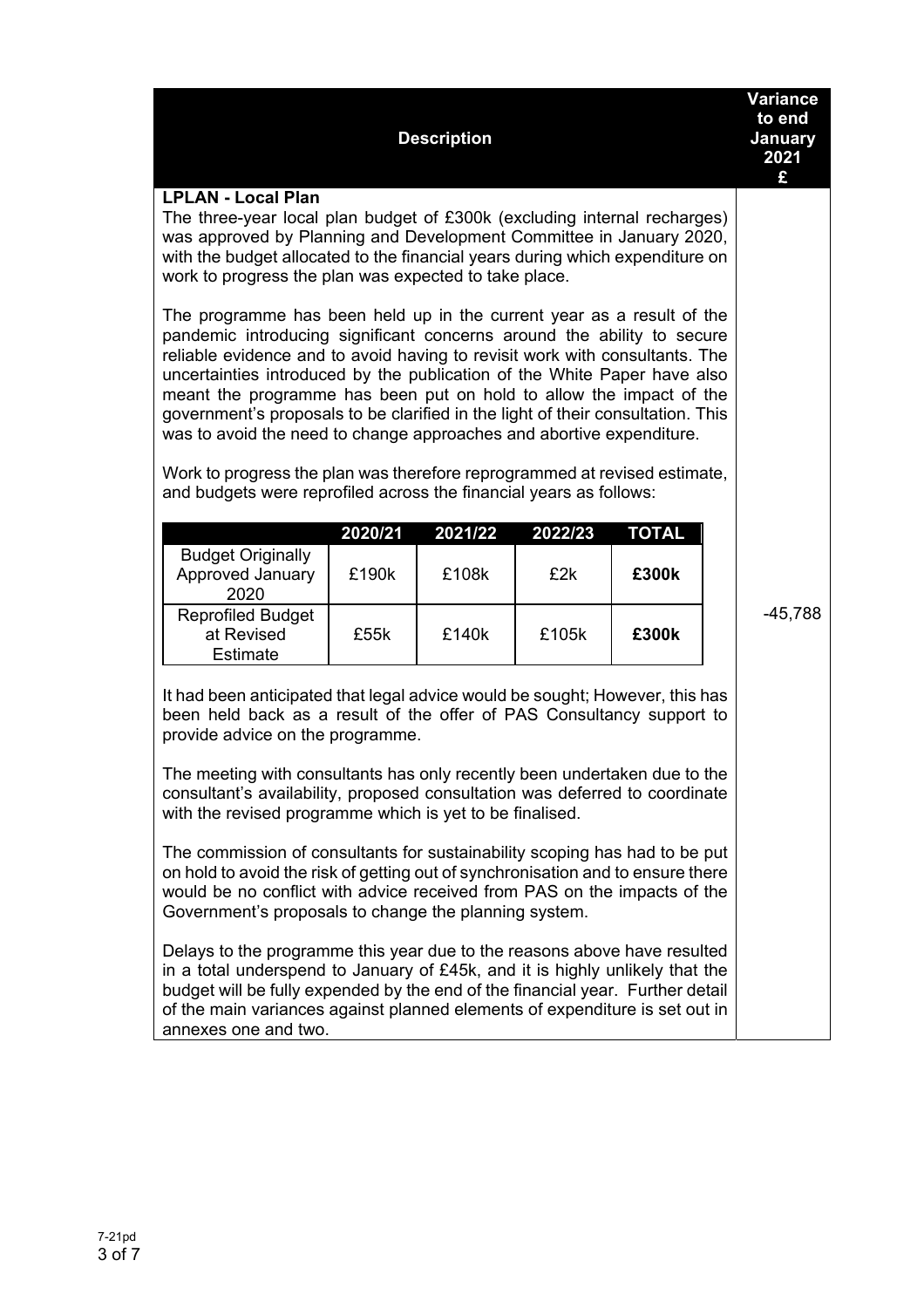#### 3 CONCLUSION

3.1 The comparison between actual and budgeted expenditure shows an underspend of £88,176 to January 2021 of the financial year 2020/21. After allowing for transfers to/from earmarked reserves there is an underspend of £83,236.

SENIOR ACCOUNTANT DIRECTOR OF RESOURCES

PD7-21/LO/AC 26 February 2021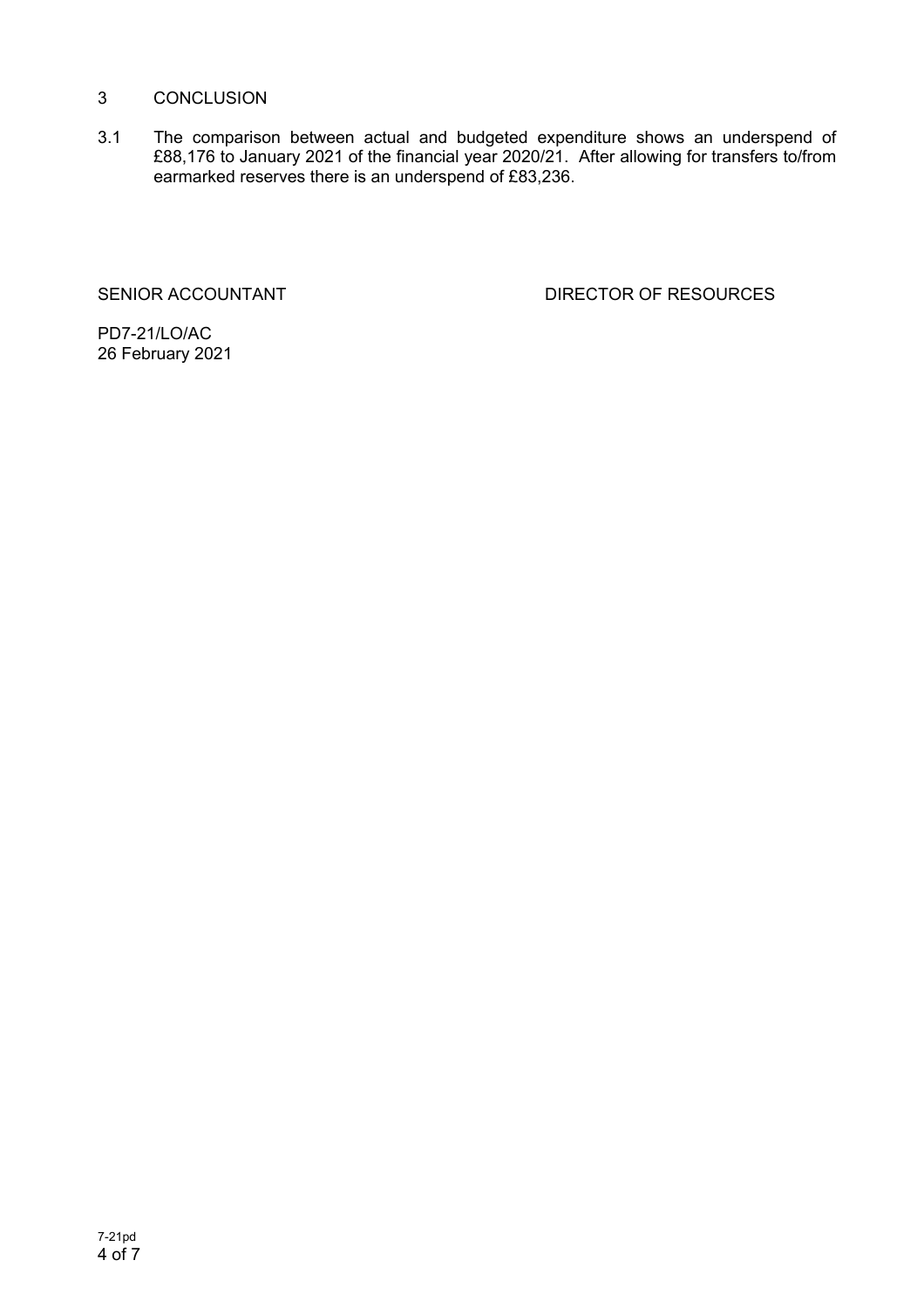# **Planning and Development Committee Budget Monitoring – Red Variances**

| Ledger<br>Code | Ledger<br><b>Code Name</b> | <b>Budget</b><br>for the<br><b>Full Year</b> | <b>Budget to</b><br>the end of<br>the period | <b>Actual</b><br>including<br><b>Commitments</b><br>to the end of<br>the period | <b>Variance</b> | <b>Reason for Variance</b>                                                                                                                                                                                                                                                                                                                                                                                                                                                                                                             | <b>Action Plan as agreed</b><br>between the Budget Holder<br>and Accountant                                                                                                                                                                                                                                                                                                                      |
|----------------|----------------------------|----------------------------------------------|----------------------------------------------|---------------------------------------------------------------------------------|-----------------|----------------------------------------------------------------------------------------------------------------------------------------------------------------------------------------------------------------------------------------------------------------------------------------------------------------------------------------------------------------------------------------------------------------------------------------------------------------------------------------------------------------------------------------|--------------------------------------------------------------------------------------------------------------------------------------------------------------------------------------------------------------------------------------------------------------------------------------------------------------------------------------------------------------------------------------------------|
| LPLAN/<br>3085 | Local Plan/<br>Consultants | 40,000                                       | 33,336                                       | 0                                                                               | $-33,336$       | The programme has been held as a<br>result of the pandemic introducing<br>significant concerns around the<br>ability to secure reliable evidence<br>and to avoid having to revisit work<br>with consultants. The uncertainties<br>introduced by the publication of the<br>White Paper have also meant the<br>programme has been held to allow<br>the impact of the government's<br>proposals to be clarified in the light<br>of their consultation. This was to<br>avoid the need to change<br>approaches and abortive<br>expenditure. | The programme is being re<br>scheduled to progress the plan<br>with key commissions to be<br>made however these will not<br>complete by year end. The<br>expenditure will need to be re<br>profiled to reflect this.<br>Outturn will be reported to<br>Committee following the end of<br>the financial year and annual<br>budget allocations will be<br>reviewed at revised estimate<br>2021/22. |
| LPLAN/<br>3090 | Local Plan/<br>Legal       | 10,000                                       | 8,334                                        | 0                                                                               | $-8,334$        | As indicated the local plan<br>programme has been delayed. It is<br>anticipated that legal advice may be<br>required to inform the refresh of the<br>programme.                                                                                                                                                                                                                                                                                                                                                                        | The council has secured some<br>consultancy support through<br>the Planning advice Service as<br>part of a funded support<br>programme. However it is<br>anticipated that there will be a<br>need to seek legal advice as<br>the intended routemap is<br>established.                                                                                                                            |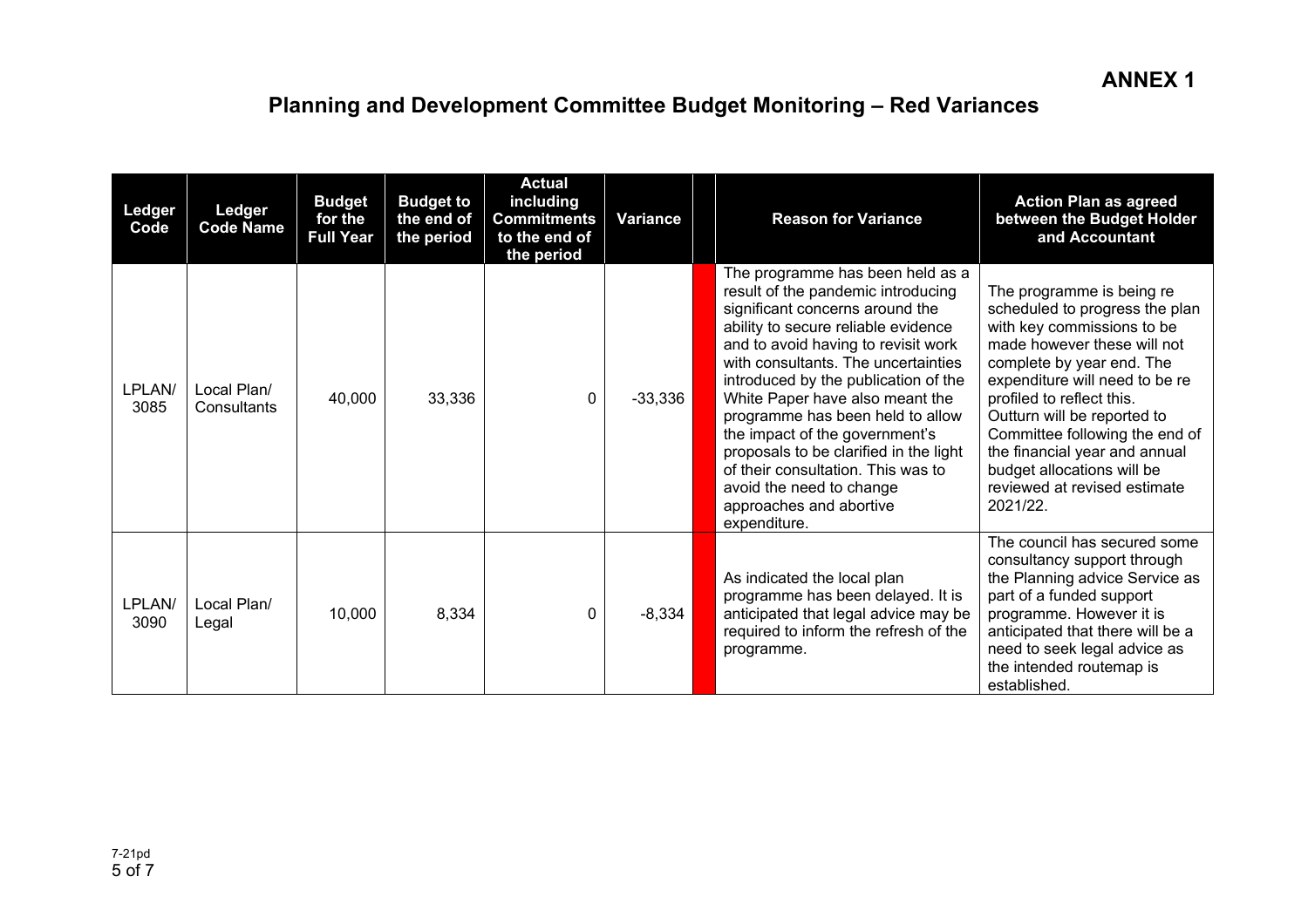# **Planning and Development Committee Budget Monitoring – Red Variances**

| Ledger<br>Code  | Ledger<br><b>Code Name</b>                                       | <b>Budget</b><br>for the<br><b>Full Year</b> | <b>Budget to</b><br>the end of<br>the period | <b>Actual</b><br>including<br><b>Commitments</b><br>to the end of<br>the period | Variance  | <b>Reason for Variance</b>                                                                                                                                                                                                                                                                                                                                                                                                                                | <b>Action Plan as agreed</b><br>between the Budget Holder<br>and Accountant                                                                                                                                                                                                                                                                                      |
|-----------------|------------------------------------------------------------------|----------------------------------------------|----------------------------------------------|---------------------------------------------------------------------------------|-----------|-----------------------------------------------------------------------------------------------------------------------------------------------------------------------------------------------------------------------------------------------------------------------------------------------------------------------------------------------------------------------------------------------------------------------------------------------------------|------------------------------------------------------------------------------------------------------------------------------------------------------------------------------------------------------------------------------------------------------------------------------------------------------------------------------------------------------------------|
| PLANG/<br>8404u | Planning<br>Control &<br>Enforcement/<br>Planning<br><b>Fees</b> | $-432,610$                                   | $-353,430$                                   | $-380,046$                                                                      | $-26,616$ | Planning income budgets at revised<br>estimate included an estimate that<br>income during the December to<br>March period would be lower than<br>the original budget by 30% as a<br>result of the coronavirus pandemic.<br>Actual income received in<br>December and January was higher<br>than estimated due to the receipt of<br>three high value planning<br>applications which accounted for<br>over 60% of the income received<br>during the period. | Planning income levels<br>fluctuate month to month and<br>vary greatly depending on<br>whether applications are<br>received in respect of major<br>developments.<br>Income levels will continue to<br>be monitored on a monthly<br>basis and claims will be<br>submitted to central<br>government for lost income<br>resulting from the coronavirus<br>pandemic. |